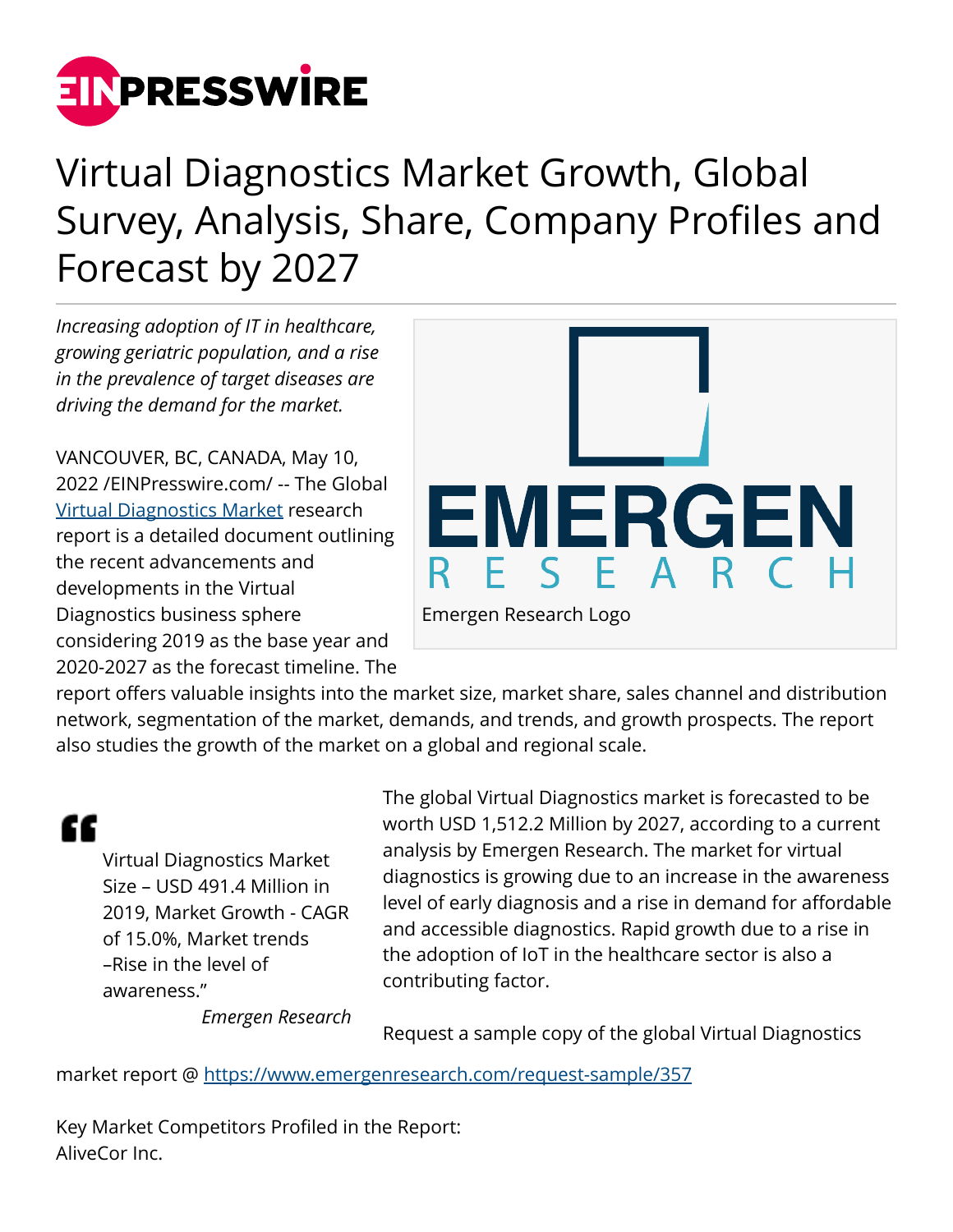Eyenuk Inc. IDx Technologies Inc. Cardiologs Technologies CapsoVision Inc. Olympus Corporation Sight Diagnostics ResApp Health Limited Phelcom Technologies Medtronic Plc others

The COVID-19 pandemic has spurred the growth of the industry. The imposition of social as well as physical distancing has driven the demand for a virtual diagnostic to limit the growth of coronavirus. Digital healthcare has emerged as a crucial technology amidst remote areas and rural populations.

However, certain factors, such as low level of accuracy and rise in privacy concerns amongst the population, are expected to drive the virtual diagnostic market. The technical breakthroughs in artificial intelligence and machine learning, coupled with the high level of adoption of smartphones across the globe, are also paving the way for virtual diagnostics.

The government is also encouraging key companies to provide cover for virtual healthcare services, such as e-visits, virtual check-ins, and communication. Market players are also investing in the development of technology to expand into the untapped market in emerging nations.

Request a discount on the report @ <https://www.emergenresearch.com/request-discount/357>

## Some Key Highlights from the Report

In November 2020, Vera Smart Healthcare announced the expansion by investing another USD 20 million to add over twenty new healthcare services. For the funding, the company has attained the backing of U.S. investors. The company planned to roll out remote health services for home-based diagnostics & tests, medication delivery, virtual doctor care, and nutrition consultation.

The Asia Pacific region is witnessing high growth owing to the presence of a high geriatric population. The adoption of smart technology in the healthcare sector will also impact the market positively.

Gastrointestinal virtual diagnostics is growing at a substantial pace as the number of gastrointestinal patients is exceedingly being propelled. Increasing incidences of pediatric gastroenterological disorders are also some of the key reasons for the demand for virtual diagnostics.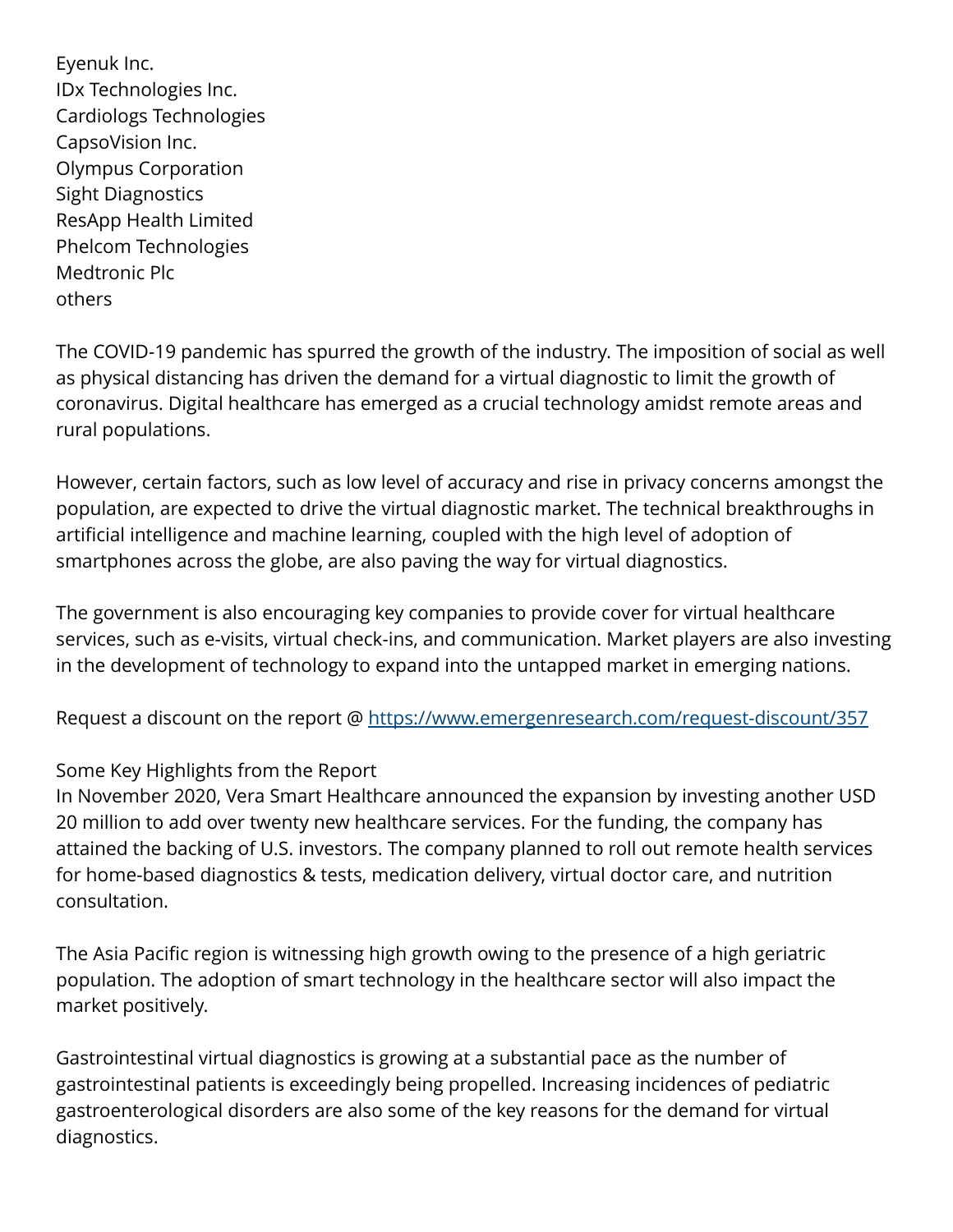The hospital segment is increasingly adopting the technology to treat and consult patients located in remote areas. With overwhelmed staff, several hospitals are behind in the incorporation of IoT with their equipment, but recent developments are anticipated to increase funding to the healthcare sector, which in turn, will drive the demand of the virtual diagnostic market.

Market Segmentation: Type Outlook (Revenue, USD Billion; 2017-2027) Gastrointestinal Virtual Diagnostics Ophthalmology Virtual Diagnostics Cardiology Virtual Diagnostics Pathology Virtual Diagnostics Others Virtual Diagnostics

End-Users Outlook (Revenue, USD Billion; 2017-2027) Hospitals Specialty Clinics and Ambulatory Surgical Centers Others (Homecare and Research Institutes)

For more details of the Virtual Diagnostics Market Report, visit @ <https://www.emergenresearch.com/industry-report/virtual-diagnostics-market>

Regional Outlook (Revenue, USD Billion; 2017-2027) North America U.S. Canada Europe Germany UK France **BENELUX** Rest of Europe Asia Pacific China Japan South Korea Rest of APAC Latin America Brazil Rest of LATAM MEA Saudi Arabia UAE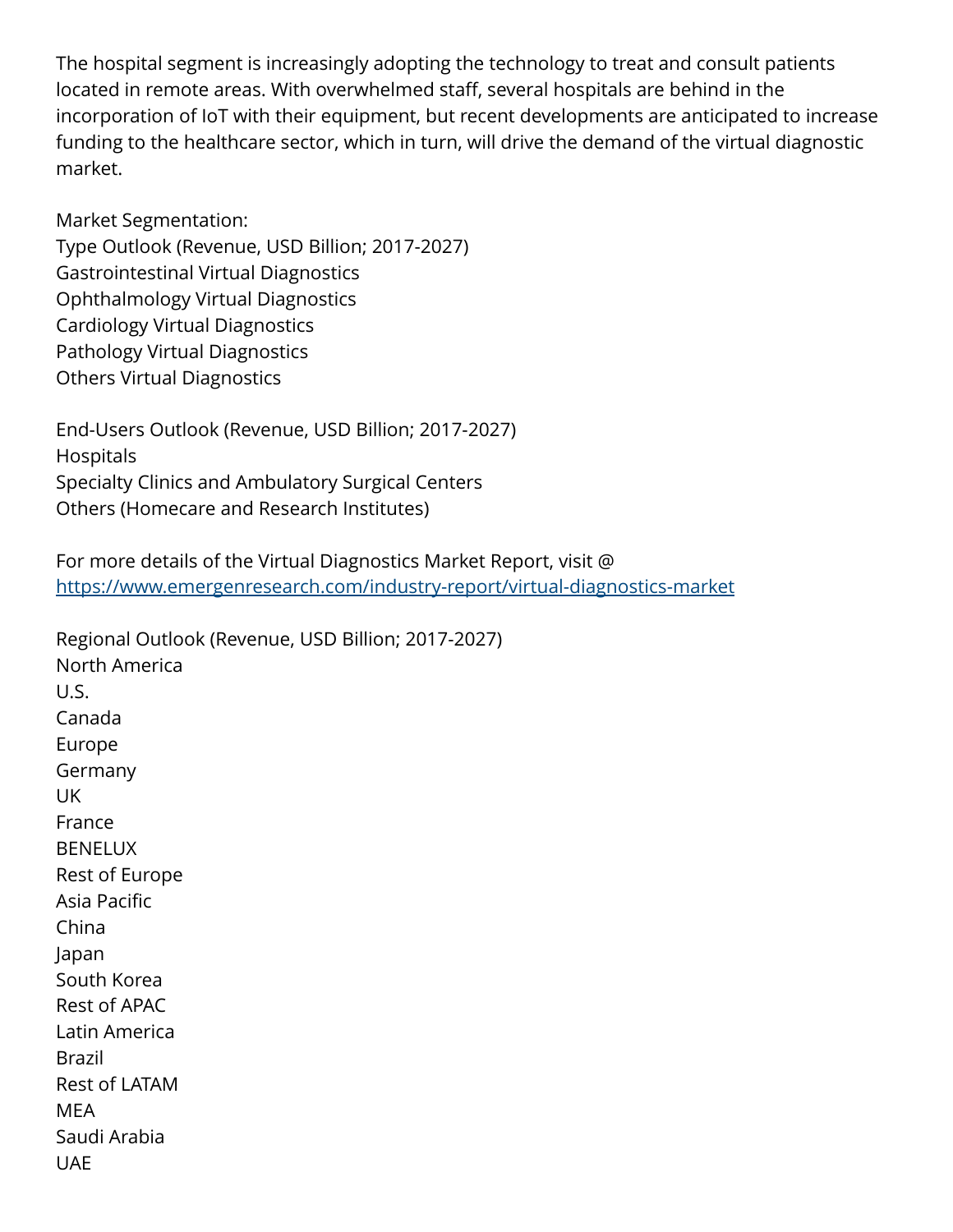Rest of MEA

Request a customized copy of the Virtual Diagnostics market report @ <https://www.emergenresearch.com/request-for-customization/357>

ToC of the report: Chapter 1: Market overview and scope

Chapter 2: Market outlook

Chapter 3: Impact analysis of COVID-19 pandemic

Chapter 4: Competitive Landscape

Chapter 5: Drivers, Constraints, Opportunities, Limitations

Chapter 6: Key manufacturers of the industry

Chapter 7: Regional analysis

Chapter 8: Market segmentation based on type & applications

Chapter 9: Current and Future Trends

Thank you for reading our report. Please get in touch with us for further queries about the report and our team will assist you according to your needs.

Browse More Similar Reports: Near-Infrared Imaging Market: [https://www.emergenresearch.com/industry-report/near](https://www.emergenresearch.com/industry-report/near-infrared-imaging-market)[infrared-imaging-market](https://www.emergenresearch.com/industry-report/near-infrared-imaging-market)

Antibody Services Market: [https://www.emergenresearch.com/industry-report/antibody-services](https://www.emergenresearch.com/industry-report/antibody-services-market)[market](https://www.emergenresearch.com/industry-report/antibody-services-market)

Durable Medical Equipment Market: [https://www.emergenresearch.com/industry](https://www.emergenresearch.com/industry-report/durable-medical-equipment-market)[report/durable-medical-equipment-market](https://www.emergenresearch.com/industry-report/durable-medical-equipment-market)

Minimally Invasive Surgical Systems Market: [https://www.emergenresearch.com/industry](https://www.emergenresearch.com/industry-report/minimally-invasive-surgical-systems-market)[report/minimally-invasive-surgical-systems-market](https://www.emergenresearch.com/industry-report/minimally-invasive-surgical-systems-market)

Hemodynamic Monitoring Devices Market: [https://www.emergenresearch.com/industry](https://www.emergenresearch.com/industry-report/hemodynamic-monitoring-devices-market)[report/hemodynamic-monitoring-devices-market](https://www.emergenresearch.com/industry-report/hemodynamic-monitoring-devices-market)